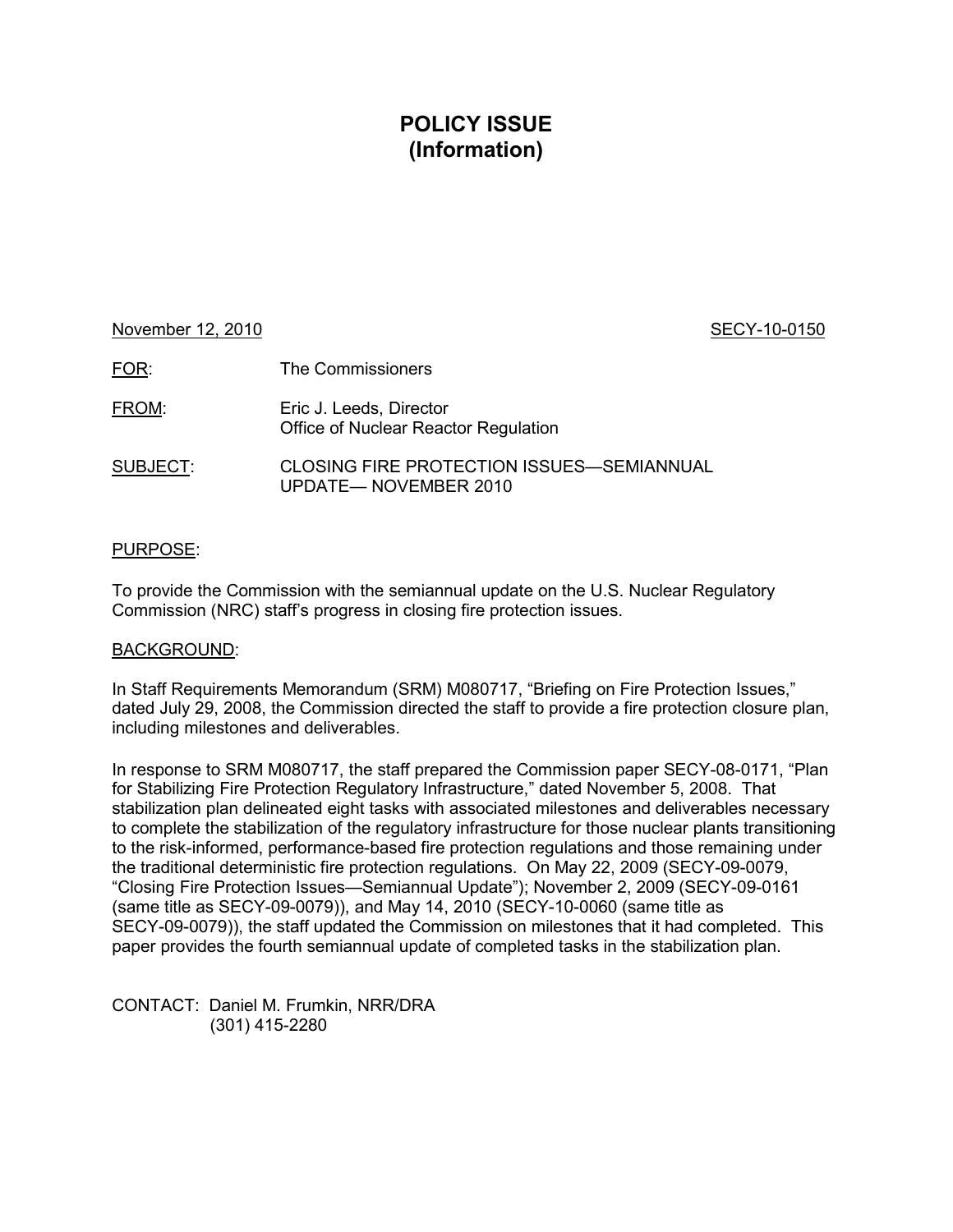### DISCUSSION:

The NRC staff has now closed six of the eight tasks in the stabilization plan and has made substantial progress on the remaining tasks since the last update. Specifically, since the NRC staff updated the stabilization plan on May 14, 2010, it has issued the Shearon Harris Nuclear Power Plant safety evaluation report for the adoption of Title 10 of the *Code of Federal Regulations* (10 CFR) 50.48(c) and National Fire Protection Association Standard 805, "Performance-Based Standard for Fire Protection for Light-Water Reactor Electric Generating Plants, 2001 Edition" (NFPA 805), and has confirmed that guidance in the area of multiple spurious actuations is sufficient for licensees to resolve related issues in a timely manner.

The six completed tasks are Task 2 on electrical raceway fire barriers, Task 3 on fire-induced circuit failures, Task 4 on operator manual actions, Task 5 on regulatory effectiveness assessments, Task 7 on the development of an exemption database, and Task 8 on the evaluation of past fire protection issues.

The completion of Task 3 involved the validation of the implementing guidance for fire-induced circuit failures described in Regulatory Guide 1.189, "Fire Protection for Nuclear Power Plants," Revision 2, issued October 2009. Regulatory Guide 1.189 endorses portions of the implementing guidance in Nuclear Energy Institute 00-01, "Guidance for Post-Fire Safe Shutdown Circuit Analysis," Revision 2, issued January 2005, for fire-induced circuit failures. The NRC staff validated the guidance with inspections at Millstone Power Station and Vogtle Electric Generating Plant. Based on the results of those inspections, the staff is confident that the guidance is sufficient for licensees to implement. As with any complex technical issue, the staff expects to receive implementation issues from licensees and to disposition these issues. The disposition of implementing issues does not affect the NRC staff's conclusion that it has stabilized the regulatory framework for fire-induced circuit failures.

The completion of Task 4 was also reviewed as part of the inspections at Millstone Power Station and Vogtle Electric Generating Plant. The inspections concluded that the NRC had stabilized the regulatory framework in a manner that provided licensees with sufficient information to properly disposition the use of post-fire operator manual actions at their stations.

The summary below outlines the progress of the remaining tasks. The enclosure to this paper, entitled, "Plan for Stabilizing Fire Protection Regulatory Infrastructure," Revision 4, reflects the current status as follows:

- Task 1: Transition to 10 CFR 50.48(c) and NFPA 805. The staff has completed 19 of the 20 milestones and deliverables and expects to close Task 1 in the fourth quarter of calendar year (CY) 2010. Noteworthy accomplishments that have occurred since the last update to the Commission include the following:
	- The staff issued the safety evaluation report for Shearon Harris Nuclear Power Plant to adopt 10 CFR 50.48(c) and NFPA 805.
	- The staff performed significant work with industry stakeholders to develop license amendment request and safety evaluation templates.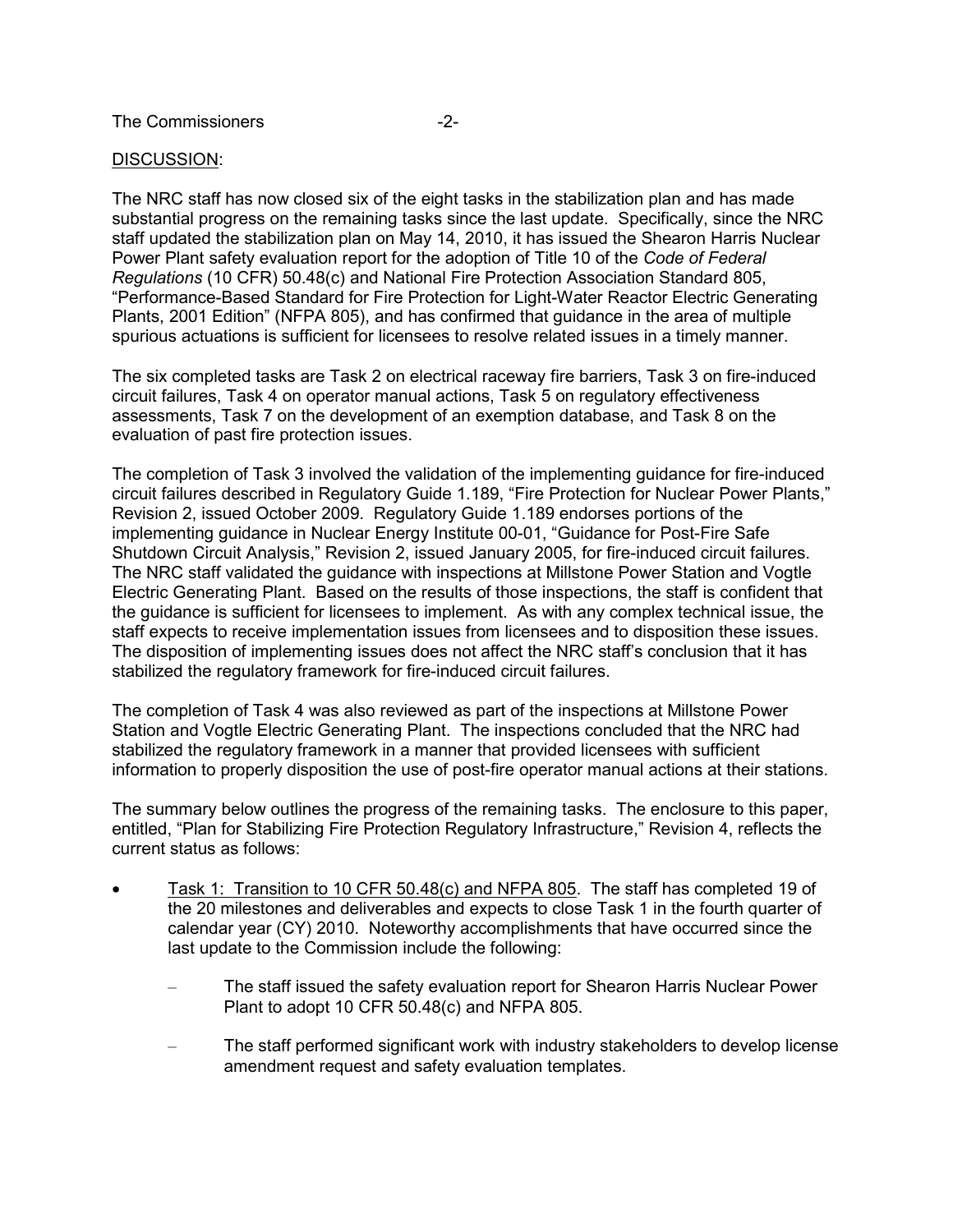### The Commissioners and the Commissioners of the state of  $-3-$

- Only four frequently asked questions (FAQs) on fire protection remain are under staff review. There are no open FAQs related to probabilistic risk assessments on fire protection.
- Task 6: Fire Protection Lessons Learned. The staff has completed one of the five milestones and deliverables and expects to close Task 6 by the end of the first quarter of CY 2011. The staff has obtained input across agency offices to support this activity. Obtaining this input has taken more time than originally anticipated.

The enclosure to this paper provides the revised stabilization plan with changes made since the publication of the updated plan on May 14, 2010. The remaining tasks are all scheduled for completion by the end of the first quarter of CY 2011. The NRC staff plans to issue the next and final Commission paper on this topic when it has completed all the remaining tasks.

### COORDINATION:

The Office of the General Counsel has reviewed this paper and has no legal objections.

### */RA by Michele Evans for/*

Eric J. Leeds, Director Office of Nuclear Reactor Regulation

Enclosure: Plan for Stabilizing Fire Protection Regulatory Infrastructure, Revision 4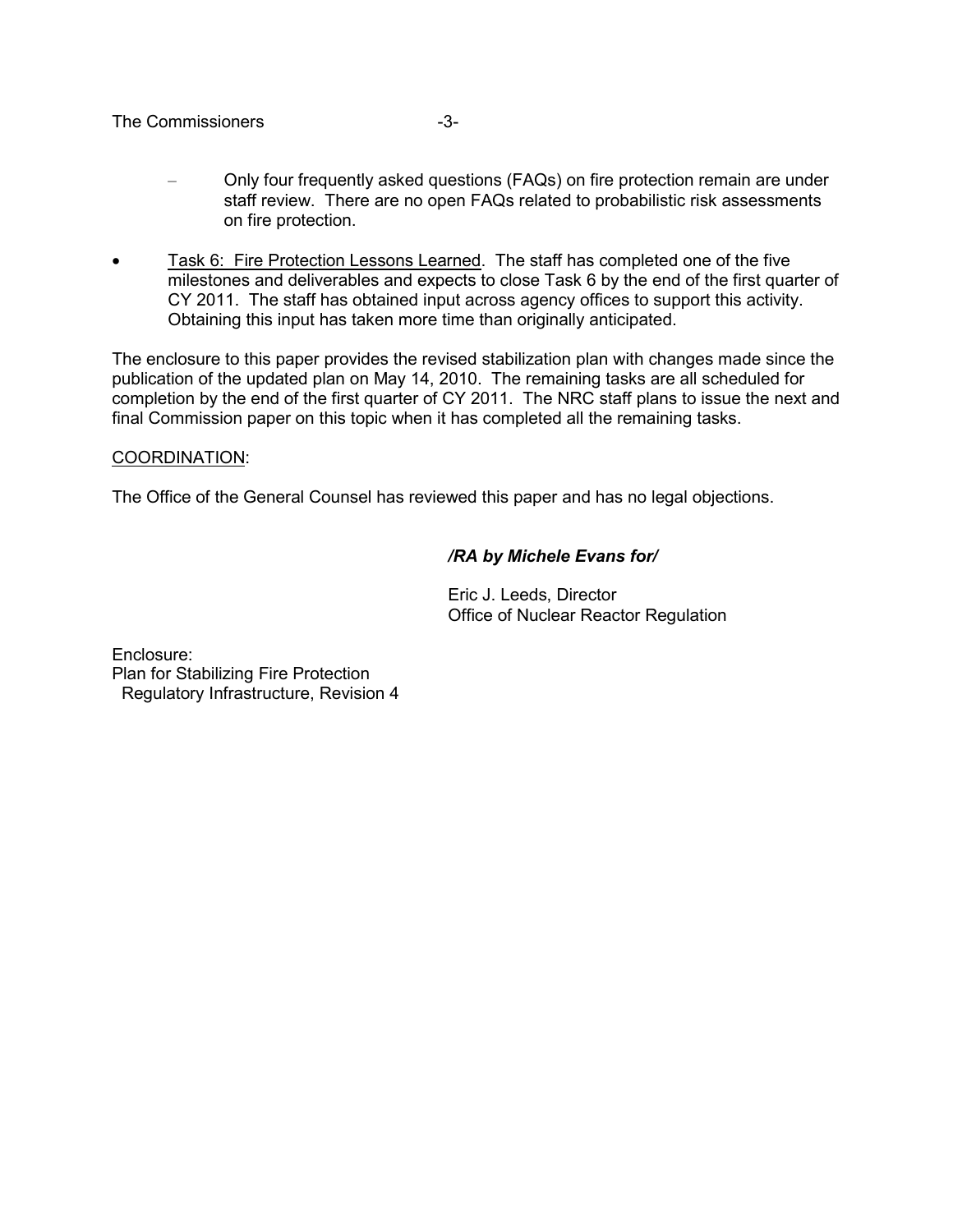### The Commissioners  $-3-$

- Only four frequently asked questions (FAQs) on fire protection remain are under staff review. There are no open FAQs related to probabilistic risk assessments on fire protection.
- Task 6: Fire Protection Lessons Learned. The staff has completed one of the five milestones and deliverables and expects to close Task 6 by the end of the first quarter of CY 2011. The staff has obtained input across agency offices to support this activity. Obtaining this input has taken more time than originally anticipated.

The enclosure to this paper provides the revised stabilization plan with changes since the publication of the updated plan on May 14, 2010. The remaining tasks are all scheduled to be completed by the end of the first quarter of CY 2011. The NRC staff plans to issue the next and final Commission paper on this topic when all of the remaining tasks are completed.

### COORDINATION:

The Office of the General Counsel has reviewed this paper and has no legal objections.

### */RA by Michele Evans for/*

Eric J. Leeds, Director Office of Nuclear Reactor Regulation

Enclosure: Plan for Stabilizing Fire Protection Regulatory Infrastructure, Revision 4

### **WITS 200900239/EDATS: SECY-2009-0509 ADAMS Accession No.: ML102850626 \*via email**

|                                    | OFFICE NRR/DRA/AFPB               | <b>INRR/DRA/AFPB</b>  | Tech Editor*                   | <b>INRR/DRA</b> | <b>RES/DRA*</b> |
|------------------------------------|-----------------------------------|-----------------------|--------------------------------|-----------------|-----------------|
|                                    | <b>NAME</b> DFrumkin              | AKlein (CMoulton for) | KKriebs                        | MCunningham     | CLui            |
|                                    | <b>DATE</b> 10/28/2010            | 10/28/2010            | 10/26/2010                     | 10/28/2010      | 11/05/2010      |
| $\parallel$ OFFICE $\parallel$ OE* |                                   | lOGC – NLO            | <b>NRR</b>                     |                 |                 |
|                                    | <b>NAME N</b> Hilton (GGulla for) | <b>IEWilliamson</b>   | <b>IELeeds</b><br>(MEvans for) |                 |                 |
|                                    | <b>DATE</b> 11/08/2010            | 11/02/2010            | 11/12/10                       |                 |                 |

### **OFFICIAL RECORD COPY**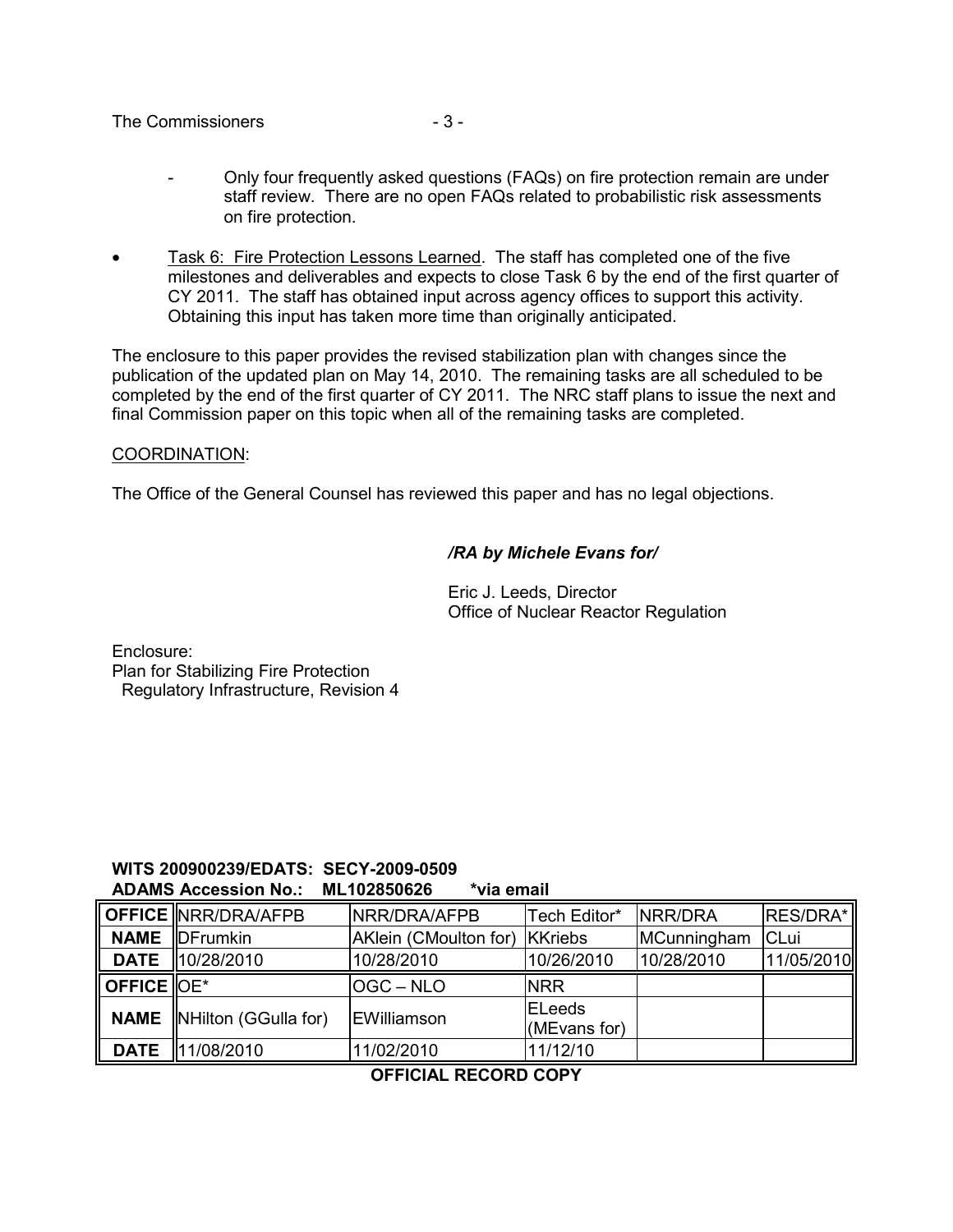# **Enclosure**

# PLAN FOR STABILIZING FIRE PROTECTION REGULATORY INFRASTRUCTURE

Revision 4

(Schedule changes since May 14, 2010, the last update provided to the Commission, are highlighted in *blue***.**)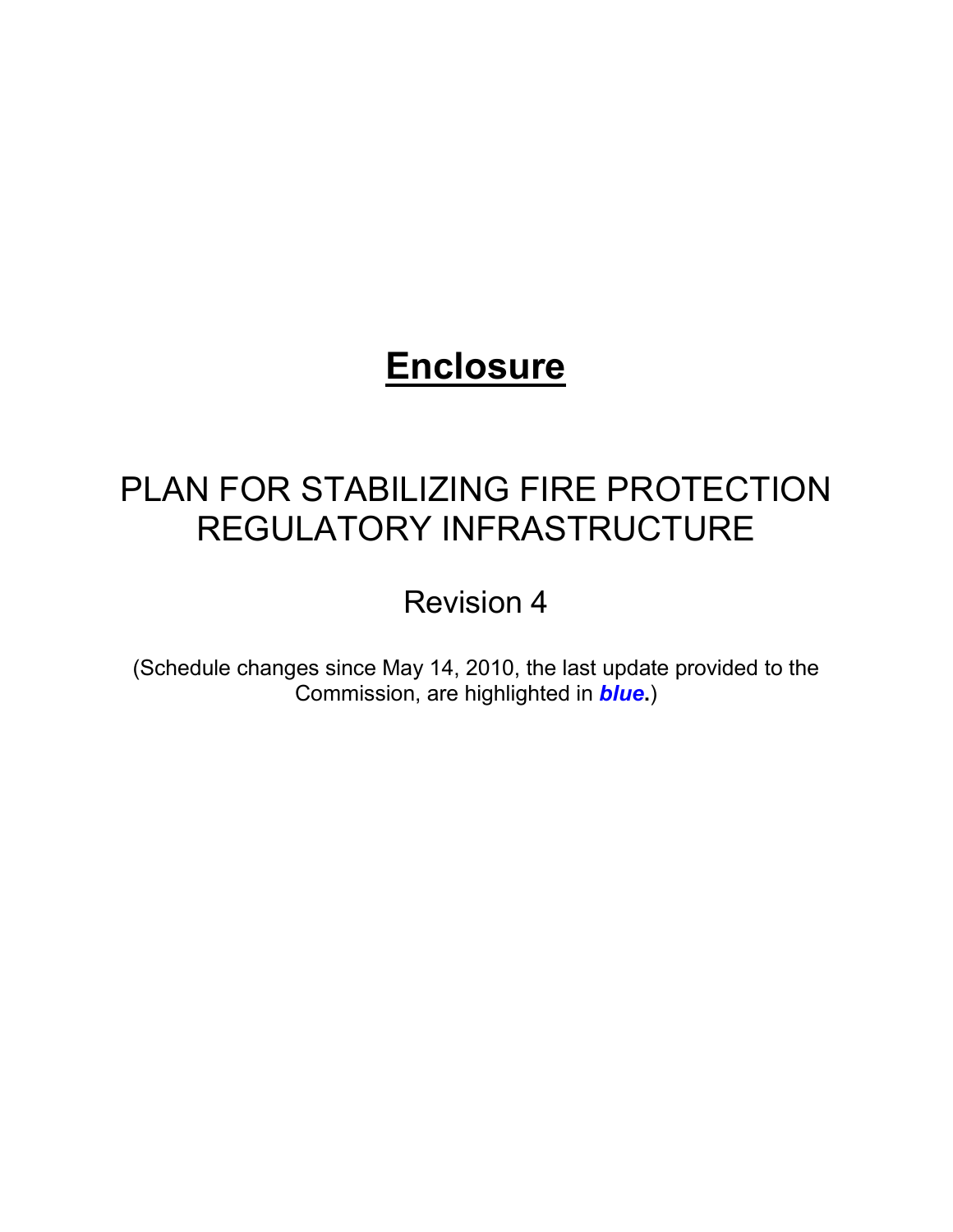### PLAN FOR STABILIZING FIRE PROTECTION REGULATORY **INFRASTRUCTURE**

# Revision 4

### **ACRONYMS**

| 2Q              | second quarter                              |
|-----------------|---------------------------------------------|
| 3Q              | third quarter                               |
| 4Q              | fourth quarter                              |
| <b>CY</b>       | calendar year                               |
| <b>CFR</b>      | Code of Federal Regulations                 |
| <b>EGM</b>      | enforcement guidance memorandum             |
| <b>EPRI</b>     | <b>Electric Power Research Institute</b>    |
| <b>ERFBS</b>    | electrical raceway fire barrier system      |
| GAO             | U.S. Government Accountability Office       |
| GL              | generic letter                              |
| IN              | information notice                          |
| LAR             | license amendment request                   |
| <b>NEI</b>      | <b>Nuclear Energy Institute</b>             |
| <b>NFPA</b>     | <b>National Fire Protection Association</b> |
| <b>NRC</b>      | U.S. Nuclear Regulatory Commission          |
| <b>NUREG</b>    | NRC technical report designation            |
| <b>NUREG/CR</b> | <b>NUREG</b> contractor report              |
| <b>OMA</b>      | operator manual action                      |
| <b>RG</b>       | regulatory guide                            |
| <b>RIS</b>      | regulatory issue summary                    |
| <b>PRA</b>      | probabilistic risk assessment               |
| <b>SER</b>      | safety evaluation report                    |
| <b>SRM</b>      | staff requirements memorandum               |
|                 |                                             |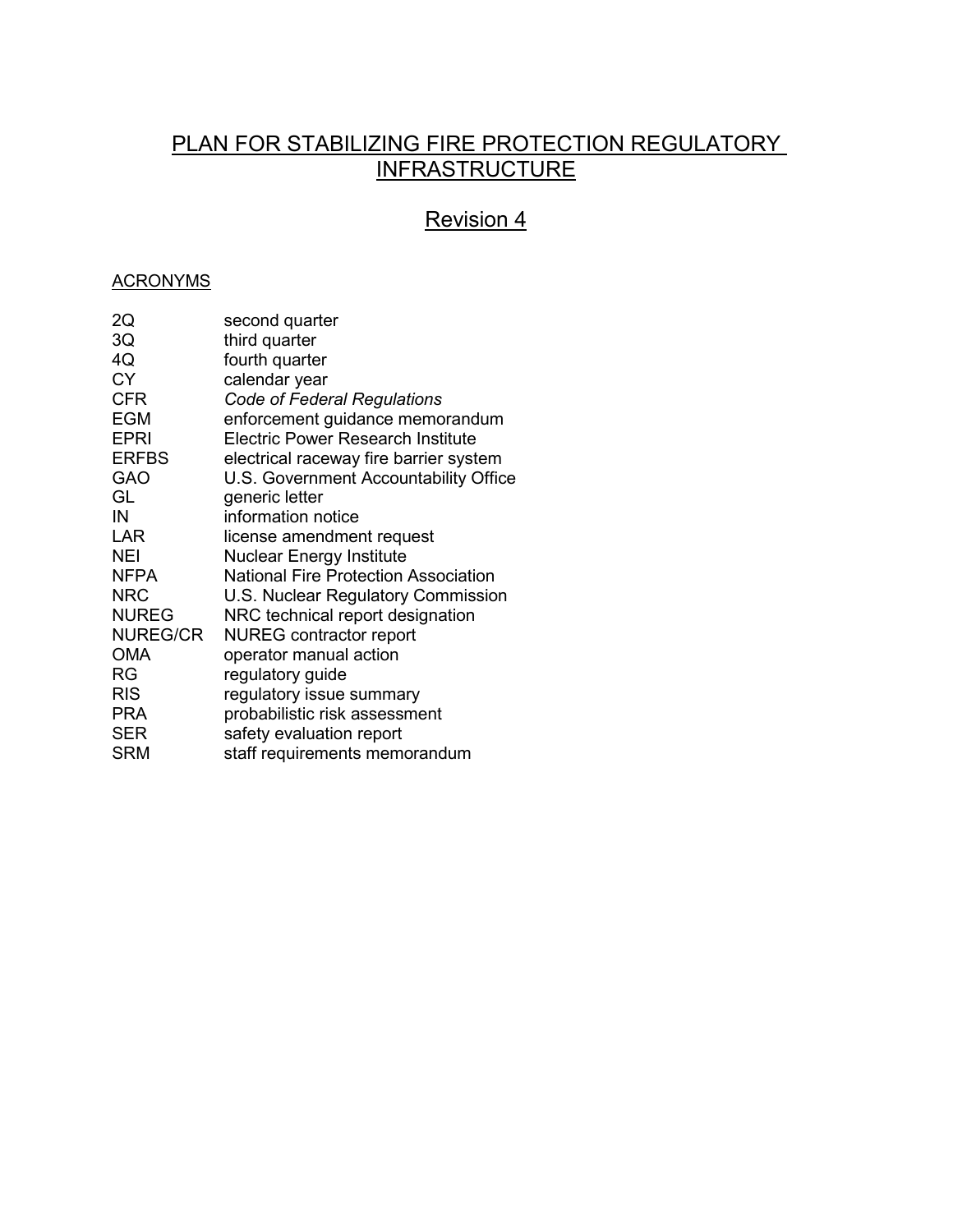- **Task 1 Stabilize the Regulatory Infrastructure Supporting the Transition to**  **Risk-Informed and Performance-Based Fire Protection Regulation— 10 CFR 50.48(c) and National Fire Protection Association Standard 805, "Performance-Based Standard for Fire Protection for Light-Water Reactor Electric Generating Plants, 2001 Edition" (NFPA 805)**
- **Objective** To develop and validate the regulatory processes that facilitate the predictable, efficient, and effective transition of operating nuclear power plants to the U.S. Nuclear Regulatory Commission (NRC) risk-informed and performance-based fire protection requirements.
- **Definition of** Closure is achieved when the regulatory infrastructure is in place and when **Closure** the NRC issues the safety evaluation reports (SERs) of the NFPA 805 pilot plants. The NRC considers the review and approval of subsequent license amendment requests (LARs) routine staff activities.
- **Status** The staff expects to complete this task in the fourth quarter (4Q) of calendar year (CY) 2010.
- **Background** The Commission approved the final rule incorporating the 2001 revision to the national consensus standard NFPA 805 into Title 10 of the *Code of Federal Regulations* (10 CFR) 50.48(c) by reference through Staff Requirements Memorandum (SRM)-SECY-04-0233, "Proposed Rulemaking—Post-Fire Operator Manual Actions," dated May 11, 2004. The NRC published the rule on June 16, 2004, and it became effective on July 16, 2004. The Commission provided certain enforcement discretion as an incentive for licensees to adopt NFPA 805. Two licensees, Progress Energy and Duke Energy, volunteered the Shearon Harris Nuclear Power Plant (Shearon Harris) and Oconee Nuclear Station (Oconee), respectively, to become pilot plants for the transition to NFPA 805.

The NRC issued regulatory guidance for licensees adopting NFPA 805 in Regulatory Guide (RG) 1.205, "Risk-Informed, Performance-Based Fire Protection for Existing Light-Water Nuclear Power Plants," in May 2006. The NRC revised this guidance using lessons learned from its license amendment reviews for the pilot plants and issued Revision 2 to this guidance, incorporating insights from the pilot plant reviews, in December 2009. Also, the staff endorsed the industry proposal to establish a frequently asked questions program to promptly clarify issues emerging at plants in transition to NFPA 805. The staff holds monthly public meetings with the industry to discuss emerging issues.

As of today, operators of 51 reactor units have sent letters of intent indicating their commitment to transition to NFPA 805. Monticello Nuclear Generating Station has withdrawn its intent to adopt NFPA 805, thus reducing the number of plants that are adopting NFPA 805 from 51 to 50.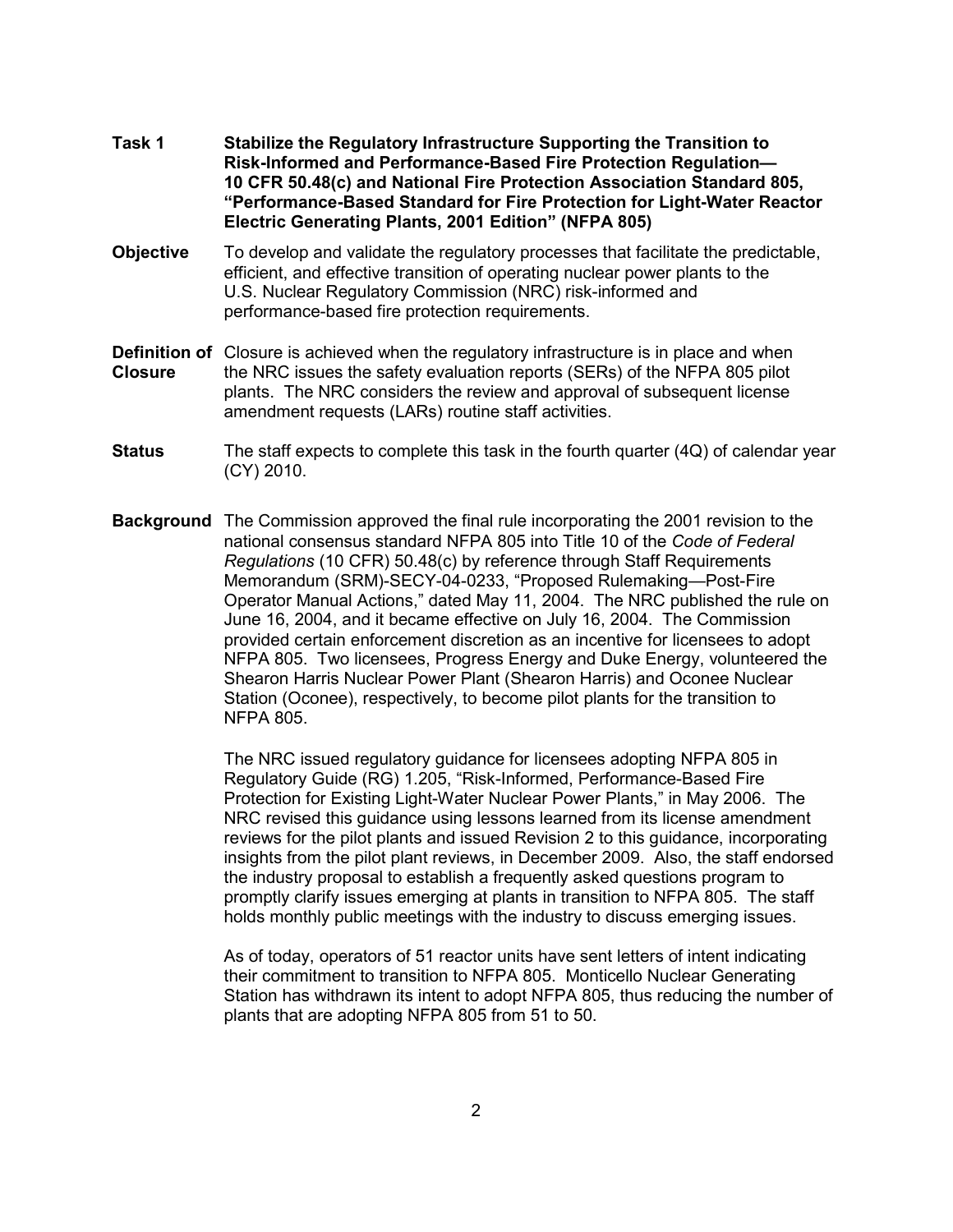| <b>STEPS TO CLOSURE</b>                                                                                                                                                                                                                                                                                | <b>DUE CY QUARTER</b>    |
|--------------------------------------------------------------------------------------------------------------------------------------------------------------------------------------------------------------------------------------------------------------------------------------------------------|--------------------------|
| <b>Establish Regulatory Foundation</b>                                                                                                                                                                                                                                                                 |                          |
| NFPA 805 is issued.                                                                                                                                                                                                                                                                                    | Complete: January 2001   |
| The NRC issues 10 CFR 50.48(c).                                                                                                                                                                                                                                                                        | Complete: June 2004      |
| <b>Structure for Enforcement</b>                                                                                                                                                                                                                                                                       |                          |
| New enforcement policy for NFPA 805 under<br>10 CFR 50.48, "Fire Protection," provides a 2-year<br>enforcement discretion period.                                                                                                                                                                      | Complete: June 2004      |
| The staff revises the NFPA 805 enforcement policy<br>to address licensee budgetary cycles to the end of<br>2005 for existing noncompliances.                                                                                                                                                           | Complete: January 2005   |
| The staff revises the NFPA 805 enforcement policy<br>to provide a 3-year enforcement discretion period.                                                                                                                                                                                                | Complete: April 2006     |
| The Commission approves the revised<br>enforcement discretion policy, thus allowing<br>discretion to extend 6 months past the issuance of<br>the second pilot plant's SER.                                                                                                                             | Complete: September 2008 |
| <b>Develop Implementation Guidance</b>                                                                                                                                                                                                                                                                 |                          |
| The NRC and Electric Power Research Institute<br>(EPRI) jointly issue NUREG/CR-6850,<br>"EPRI/NRC-RES Fire PRA Methodology for<br><b>Nuclear Power Facilities."</b>                                                                                                                                    | Complete: September 2005 |
| The Nuclear Energy Institute (NEI) issues industry<br>implementation guidance NEI 04-02, "Guidance for<br>Implementing a Risk-Informed, Performance-Based<br>Fire Protection Program under 10CFR50.48(c),"<br>Revision 1.                                                                              | Complete: September 2005 |
| The staff issues RG 1.205 as guidance for plants<br>adopting NFPA 805                                                                                                                                                                                                                                  | Complete: May 2006       |
| The staff issues a draft of Section 9.5.1.2, "Risk-<br>Informed, Performance-Based Fire Protection<br>Program," of Chapter 9, "Auxiliary Systems," of<br>NUREG-0800, "Standard Review Plan for the<br>Review of Safety Analysis Reports for Nuclear<br>Power Plants: LWR Edition," for public comment. | Complete: March 2009     |
| The staff completes the triennial procedure for pilot<br>testing.                                                                                                                                                                                                                                      | Complete: March 2009     |
| The staff issues draft RG 1.205 for public<br>comment.                                                                                                                                                                                                                                                 | Complete: April 2009     |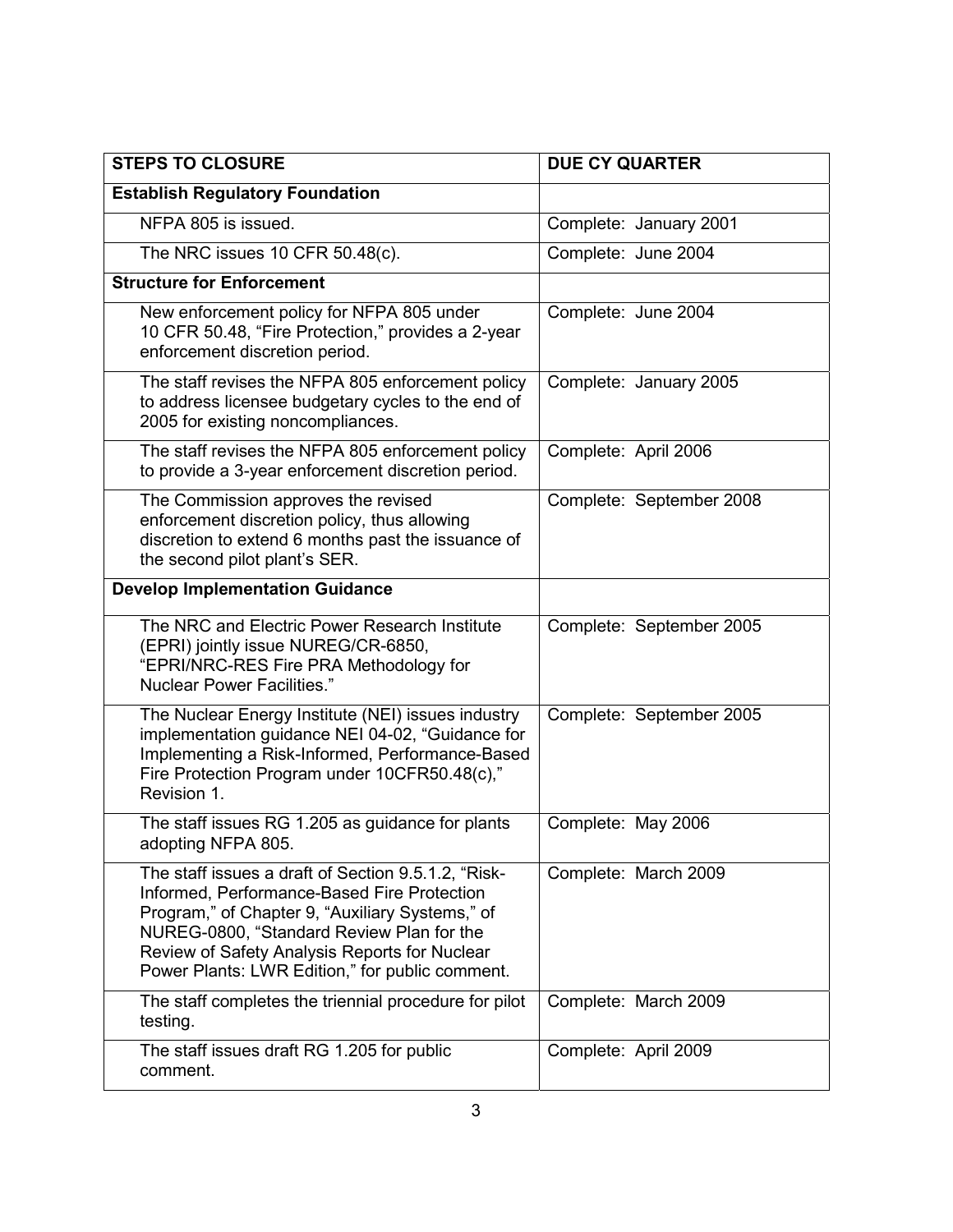| The staff clarifies NUREG/CR-6850 to include the<br>current issues identified through the frequently<br>asked questions program. | Complete: December 2009    |
|----------------------------------------------------------------------------------------------------------------------------------|----------------------------|
| The staff issues a revised RG 1.205 and the<br>Standard Review Plan for NFPA 805.                                                | Complete: December 2009    |
| <b>Validate Implementation</b>                                                                                                   |                            |
| Duke Energy sends the first letter of intent<br>(Oconee).                                                                        | Complete: February 2005    |
| Progress Energy sends the second letter of intent<br>(Shearon Harris).                                                           | Complete: June 2005        |
| The NRC receives the pilot plant LAR for Shearon<br>Harris.                                                                      | Complete: May 2008         |
| The NRC reviews the pilot plant SER for Oconee.                                                                                  | Complete: June 2008        |
| <b>Final Closure</b>                                                                                                             |                            |
| The staff issues the pilot plant SER (Shearon<br>Harris).                                                                        | <b>Complete: June 2010</b> |
| The staff issues the pilot plant SER (Oconee).                                                                                   | 2010 4Q                    |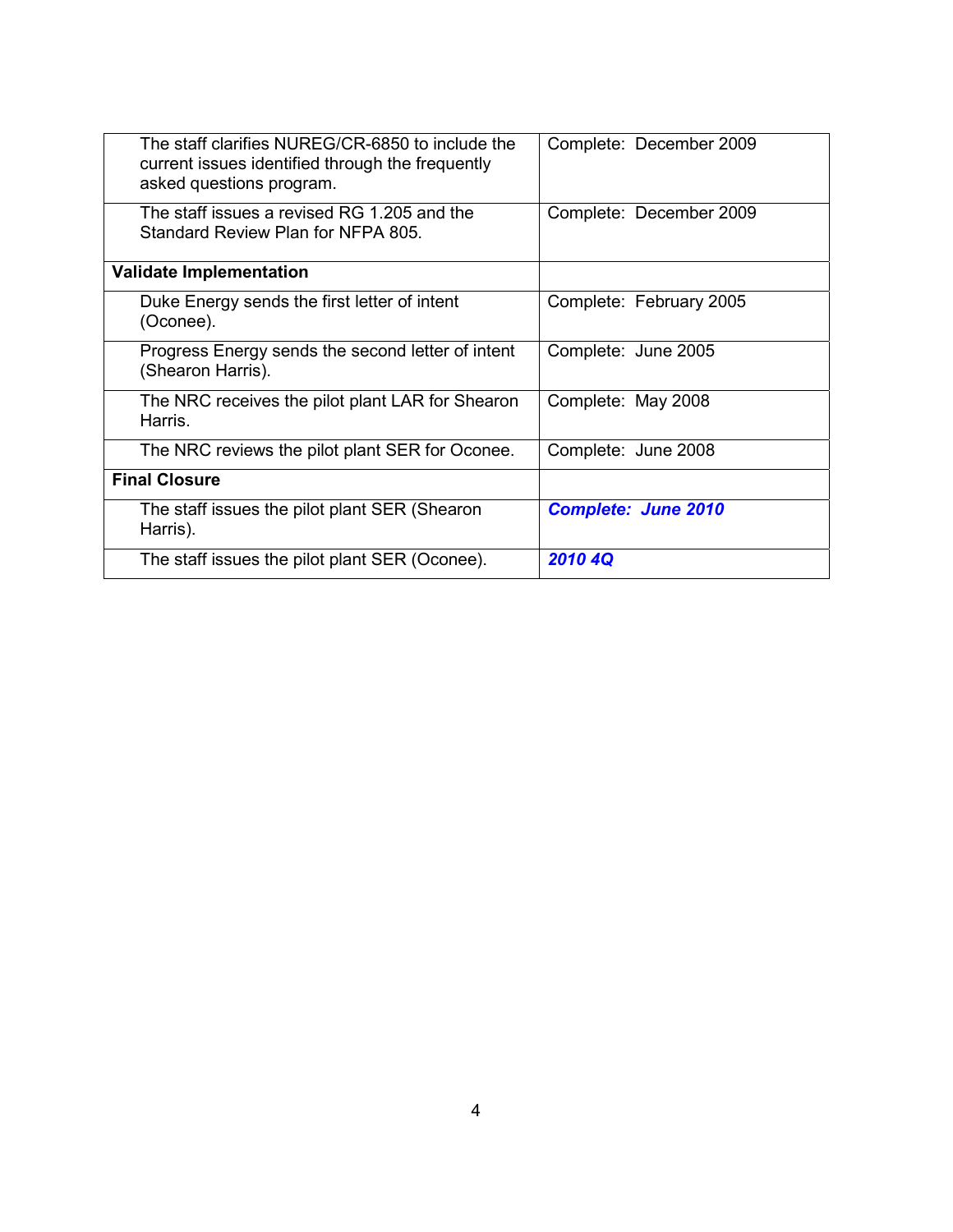### **Task 2 Close Out Hemyc and MT Electrical Raceway Fire Barrier System (ERFBS) Issues for Plants Transitioning to NFPA 805**

- **Objective** To evaluate and document the actions taken to address ERFBS questions, including the specific actions taken to address issues related to Hemyc.
- **Definition of** The safety issue has been closed. This task remains open until the **Closure** staff issues a report documenting the closeout of Hemyc and MT barrier issues.
- **Status** The staff completed this task in December 2008.
- **Background** To meet fire protection regulations, licensees often installed an ERFBS to achieve the required separation of redundant trains of cables and equipment located in the same room or fire area. The NRC found that two of these systems may be nonconforming and issued Generic Letter (GL) 2006-03, "Potentially Nonconforming Hemyc and MT Fire Barrier Configurations," dated April 10, 2006. GL 2006-03 asked licensees to describe how Hemyc, MT, and other fire barrier materials are capable of providing the appropriate fire resistance rating. By the end of CY 2007, the NRC had accepted all responses to GL 2006-03 and had approved all the licensing actions to address Hemyc issues of non-NFPA 805 plants.

On December 17, 2008, the NRC staff issued a memorandum describing the status of all plants that rely on Hemyc ERFBS. All plants have either resolved their Hemyc issues or are in transition to 10 CFR 50.48(c) and NFPA 805.

In May 2010, the NRC staff finalized NUREG-1924, "Electrical Raceway Fire Barrier Systems in U.S. Nuclear Power Plants," to document the history and to provide an overview of the use of electrical raceway fire barriers at U.S. nuclear power plants.

| <b>STEPS TO CLOSURE</b>                                                                                                                                                                                                                                                                  | <b>DUE CY QUARTER</b>  |
|------------------------------------------------------------------------------------------------------------------------------------------------------------------------------------------------------------------------------------------------------------------------------------------|------------------------|
| <b>Establish Regulatory Foundation</b>                                                                                                                                                                                                                                                   |                        |
| The staff issues Section III.G, "Fire Protection of Safe"<br>Shutdown Capability," of Appendix R, "Fire Protection"<br>Program for Nuclear Power Facilities Operating Prior<br>to January 1, 1979," to 10 CFR Part 50, "Domestic<br>Licensing of Production and Utilization Facilities." | Complete: January 1980 |
| <b>Structure for Enforcement</b>                                                                                                                                                                                                                                                         |                        |
| No enforcement discretion exists for barrier issues.                                                                                                                                                                                                                                     | Not applicable         |
| <b>Develop Implementation Guidance</b>                                                                                                                                                                                                                                                   |                        |
| The staff issues Information Notice (IN) 2005-07,<br>"Results of HEMYC Electrical Raceway Fire Barrier<br>System Full Scale Fire Testing."                                                                                                                                               | Complete: April 2005   |
| The staff issues GL 2006-03.                                                                                                                                                                                                                                                             | Complete: April 2006   |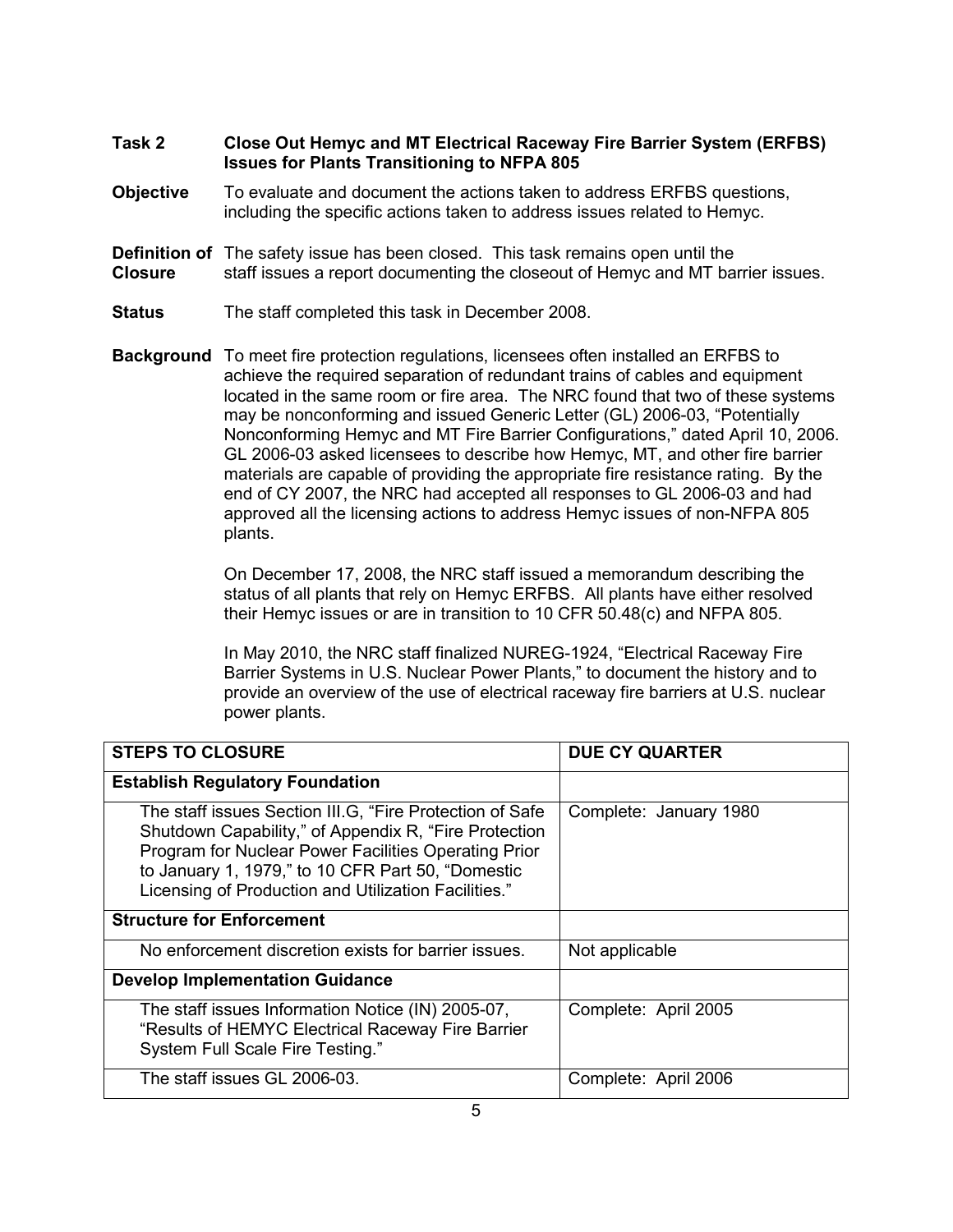| <b>Validate Implementation</b>                                                          |                         |
|-----------------------------------------------------------------------------------------|-------------------------|
| The staff responds to all GL 2006-03 information<br>requests.                           | Complete: December 2007 |
| The staff confirms closure through inspections related<br>to GL 2006-03 (Hemyc and MT). | Complete: December 2008 |
| <b>Final Closure</b>                                                                    |                         |
| The staff issues final closeout documentation.                                          | Complete: December 2008 |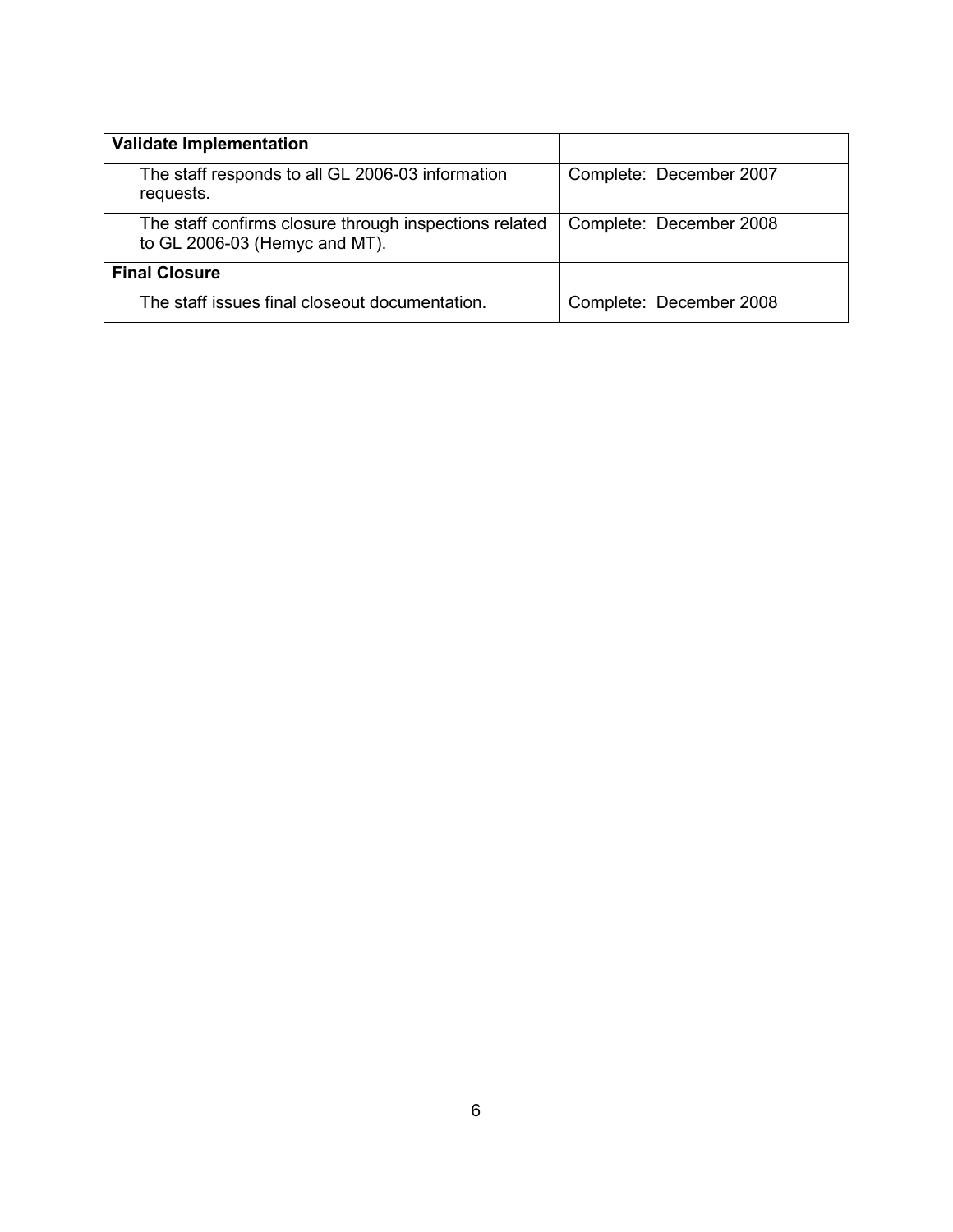### **Task 3 Stabilize Regulatory Infrastructure to Resolve Fire-Induced Circuit Failure Issue**

- **Objective** To implement a predictable, efficient, and effective process to ensure that licensees complete specific actions related to possible fire-induced circuit failures.
- **Definition of** Closure is achieved when the regulatory infrastructure is in place and when the **Closure** staff completes the validation of an application of the circuit resolution methodology. The NRC considers the review and approval of the subsequent use of the circuit failure resolution methodology by individual licensees to be routine staff activities.
- **Status** The staff completed this task in October 2010.
- **Background** To meet fire protection regulations, nuclear power plants must be able to demonstrate that they can be safely shut down in the event of a fire. These rules include an important requirement to protect redundant equipment and cables necessary to place the plant in a safe-shutdown state and a requirement to protect circuits such that plant equipment does not fail or malfunction.

Beginning in 1997, a series of licensee event reports identified plant-specific problems related to potential fire-induced electrical circuit failures that could affect equipment necessary to achieve and maintain safe shutdown. The NRC staff issued IN 99-17, "Problems Associated with Post-Fire Safe-Shutdown Circuit Analyses," on June 3, 1999, to document additional problems.

In 2001, EPRI and NEI performed a series of cable functionality fire tests to enhance the nuclear industry's understanding of fire-induced circuit failures, particularly spurious equipment actuations initiated by circuit failures. Based on the test results and continued interactions with industry, the NRC staff concluded that regulatory expectations require clarification to ensure safety; to provide clear regulatory expectations in the area of fire-induced circuit failures; and, where appropriate, to make plant changes to mitigate such failures.

The completion of Task 3 involved the validation of the implementing guidance for fire-induced circuit failures described in Regulatory Guide 1.189, "Fire Protection for Nuclear Power Plants," Revision 2, issued October 2009. Regulatory Guide 1.189 endorses portions of the implementing guidance in Nuclear Energy Institute 00-01, "Guidance for Post-Fire Safe Shutdown Circuit Analysis," Revision 2, issued January 2005, for fire-induced circuit failures. The NRC staff validated the guidance with inspections at Millstone Power Station and Vogtle Electric Generating Plant. Based on the results of those inspections, the staff is confident that the guidance is sufficient for licensees to implement. As with any complex technical issue, the staff expects to receive implementation issues from licensees and to disposition these issues. The disposition of implementing issues does not affect the NRC staff's conclusion that it has stabilized the regulatory framework.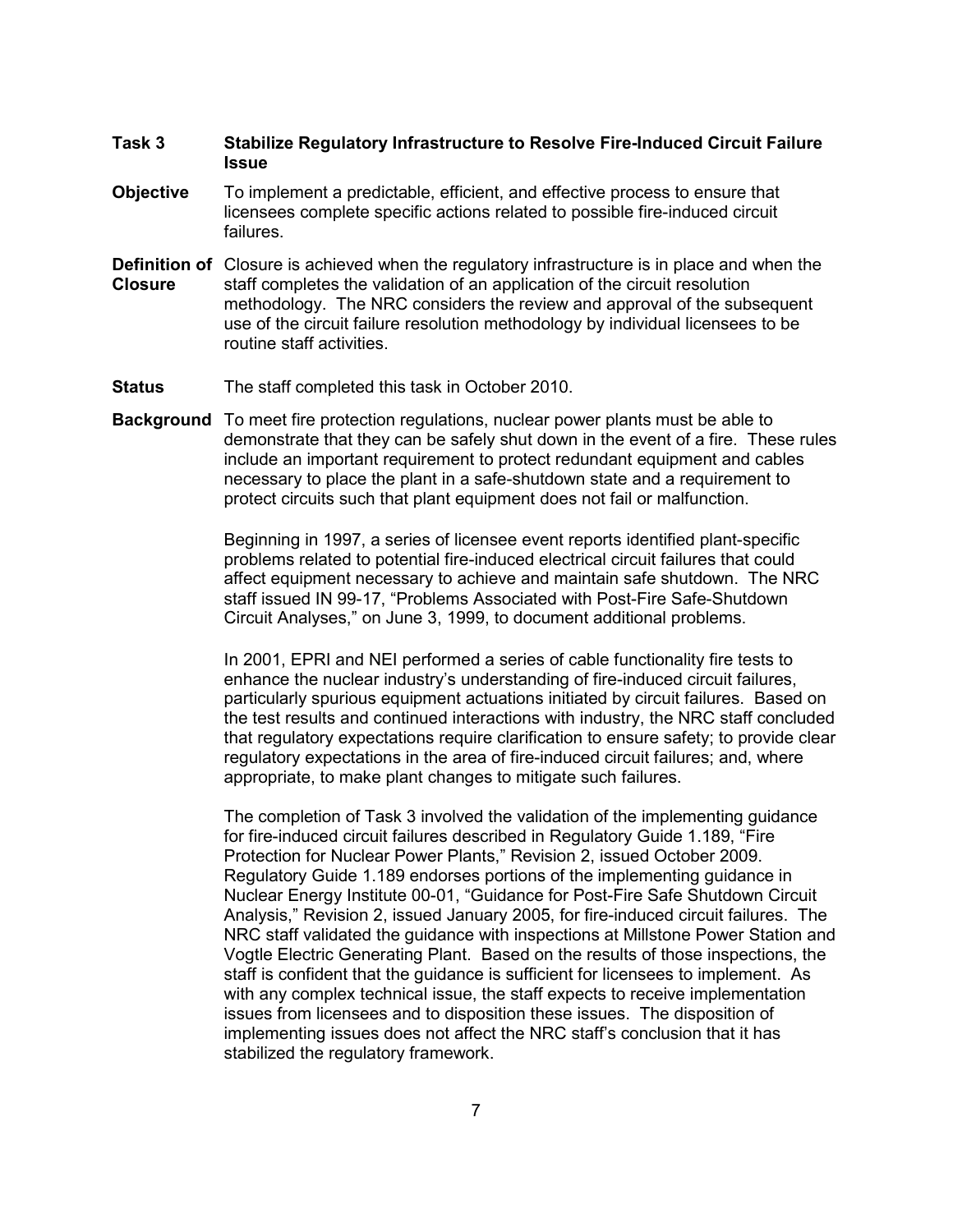| <b>STEPS TO CLOSURE</b>                                                                                                                                                                                                                                                                                                                                 | <b>DUE CY QUARTER</b>   |
|---------------------------------------------------------------------------------------------------------------------------------------------------------------------------------------------------------------------------------------------------------------------------------------------------------------------------------------------------------|-------------------------|
| <b>Establish Regulatory Foundation</b>                                                                                                                                                                                                                                                                                                                  |                         |
| S. Collins (NRC) issues a letter to R. Beedle (NEI) on<br>spurious actuations.                                                                                                                                                                                                                                                                          | Complete: March 1997    |
| <b>Structure for Enforcement</b>                                                                                                                                                                                                                                                                                                                        |                         |
| The staff issues Enforcement Guidance Memorandum<br>(EGM) 98-002, "Disposition of Violations of<br>Appendix R, Sections III.G and III.L, Regarding Circuit<br>Failures."                                                                                                                                                                                | Complete: March 1998    |
| The staff issues an updated EGM, including<br>Commission direction for fire-induced circuit failures.                                                                                                                                                                                                                                                   | Complete: May 2009      |
| <b>Develop Implementation Guidance</b>                                                                                                                                                                                                                                                                                                                  |                         |
| EPRI and NEI complete circuit failure testing at<br>Omega Point Laboratories, Inc., Elmendorf, TX.                                                                                                                                                                                                                                                      | Complete: June 2001     |
| The staff and industry publish (through EPRI) EPRI<br>Report No. 1006961, "Spurious Actuation of Electrical<br>Circuits Due to Cable Fires: Results of an Expert<br>Elicitation."                                                                                                                                                                       | Complete: May 2002      |
| The staff issues Regulatory Issue Summary<br>(RIS) 2004-03, "Risk-Informed Approach for Post-Fire<br>Safe-Shutdown Circuit Inspections," Revision 1.                                                                                                                                                                                                    | Complete: December 2004 |
| Industry publishes NEI 00-01, "Guidance for Post-Fire<br>Safe-Shutdown Circuit Analysis," Revision 1.                                                                                                                                                                                                                                                   | Complete: January 2005  |
| The staff issues RIS 2005-30, "Clarification of Post-<br>Fire Safe-Shutdown Circuit Regulatory<br>Requirements."                                                                                                                                                                                                                                        | Complete: December 2005 |
| The commission issues SRM-SECY-2006-0196.<br>"Issuance of Generic Letter 2006-xx, 'Post-Fire Safe-<br>Shutdown Circuits Analysis Spurious Actuations."                                                                                                                                                                                                  | Complete: December 2006 |
| The staff completes additional testing for RIS 2004-03<br>and issues NUREG/CR-6931, "Cable Response to<br>Live Fire (CAROLFIRE)," Volume 1, "Test<br>Descriptions and Analysis of Circuit Response Data";<br>Volume 2, "Cable Fire Response Data for Fire Model<br>Improvement"; and Volume 3, "Thermally-Induced<br>Electrical Failure (THIEF) Model." | Complete: April 2008    |
| The staff transmits SECY-2008-0093, "Resolution of<br>Issues Related to Fire-Induced Circuit Failures," to the<br>Commission for action.                                                                                                                                                                                                                | Complete: June 2008     |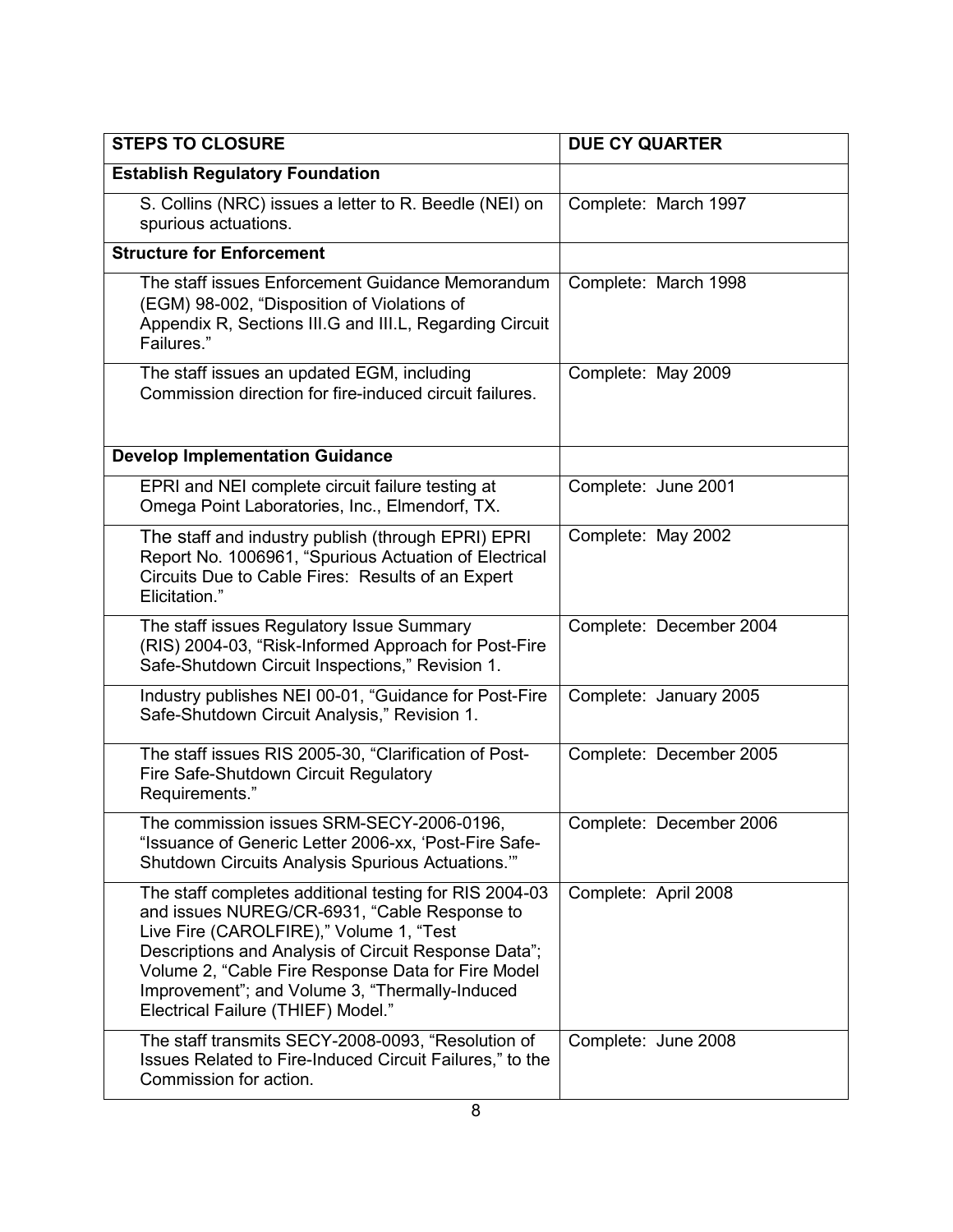| The staff issues a draft of RG 1.189, "Fire Protection<br>for Nuclear Power Plants," for comment. | Complete: April 2009          |
|---------------------------------------------------------------------------------------------------|-------------------------------|
| The staff publishes the RIS and attached draft RG<br>clarification of circuit expectations.       | Determined not to be needed   |
| Industry revises NEI 00-01, Revision 2.                                                           | Complete: June 2009           |
| The NRC issues the final RG for fire-induced circuit<br>failures.                                 | Complete: November 2009       |
| <b>Validate Implementation</b>                                                                    |                               |
| The staff establishes a method to validate the<br>disposition of circuit issues.                  | Complete: December 2009       |
| The staff informs the Commission of the status of<br>circuit closure.                             | Complete: August 2009         |
| Licensees begin work to resolve circuit issues.                                                   | Complete: December 2009       |
| <b>Final Closure</b>                                                                              |                               |
| The staff completes the validation of the circuit issue<br>disposition method.                    | <b>Complete: October 2010</b> |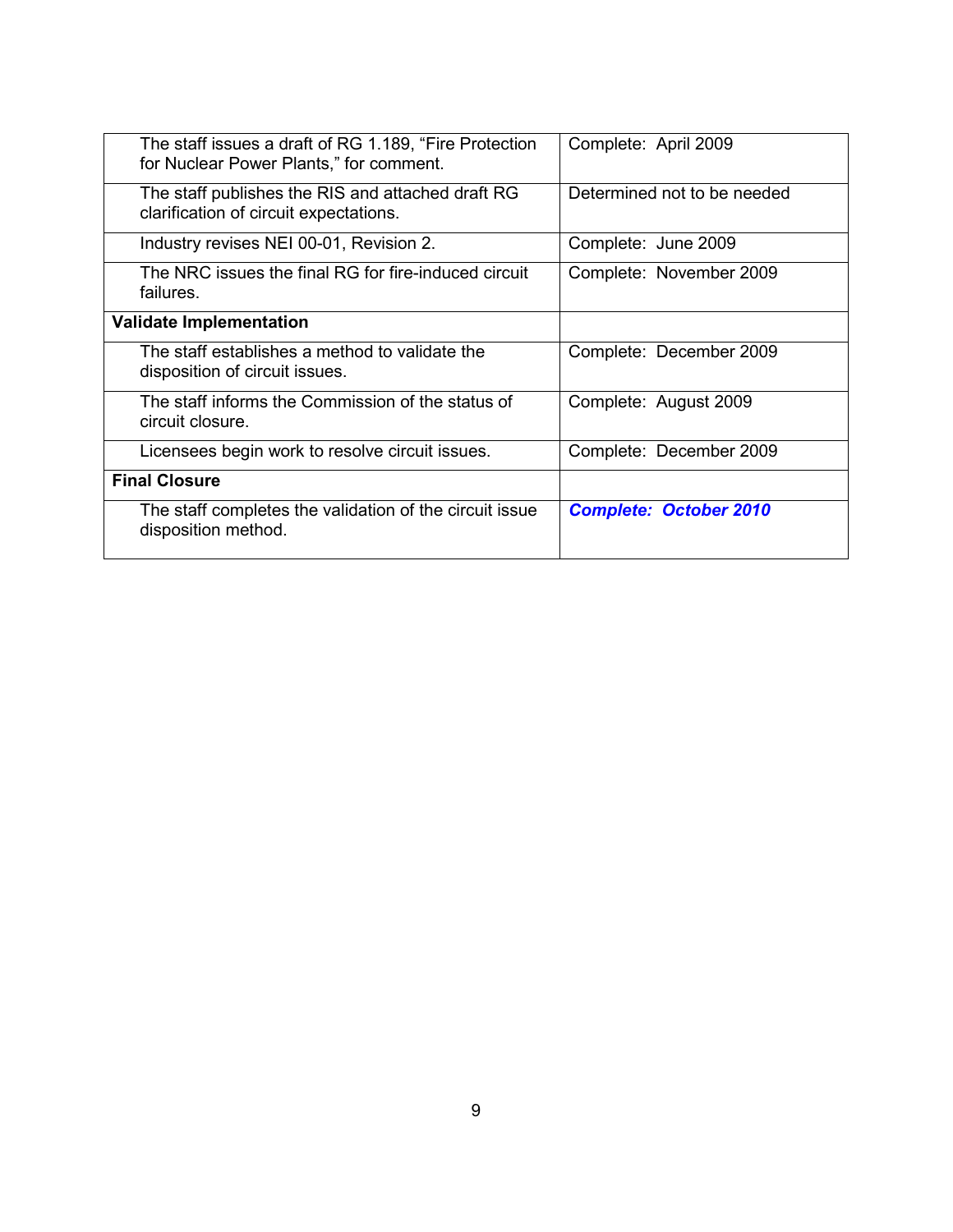### **Task 4 Stabilize Regulatory Infrastructure to Resolve Postfire Operator Manual Action (OMA) Issues**

- **Objective** To ensure that licensees complete appropriate actions related to the inappropriate crediting of postfire OMAs.
- **Definition** Closure is achieved when the regulatory infrastructure is in place and when the **Of Closure** licensees submit LARs or exemption requests or when they complete modifications that validate the effectiveness of the infrastructure. The NRC considers the review and approval of those applications routine staff activities.
- **Status** The staff completed this task in October 2010.
- **Background** To meet fire protection regulations, licensees of nuclear power plants must demonstrate that the plant can be safely shut down in the event of a fire. An important requirement of these rules was the protection of redundant equipment and cables required to place the plant in a safe-shutdown state. In areas where redundant equipment could not be separated, the NRC permitted licensees, under certain conditions, to use postfire OMAs to mitigate the effects of the fire.

In 2000, NRC inspections found that some licensees relied on OMAs under conditions that were not permitted by the NRC to compensate for the lack of approved separation. On June 30, 2006, the NRC issued RIS 2006-10, "Regulatory Expectations with Appendix R, Paragraph III.G.2, Operator Manual Actions," dated June 30, 2006, to clarify expectations.

The NRC issued enforcement discretion for licensee-identified unapproved postfire OMAs with the intention of giving licensees an opportunity to find and correct unapproved postfire OMAs. This discretion provided a period of time for licensees to self-identify unapproved postfire OMAs and also allowed them time to bring those unapproved postfire OMAs into compliance without the NRC's taking enforcement action. The NRC expects licensees to resolve the unapproved postfire OMAs through reanalysis, procedure changes, or modifications or through a request for approval from the NRC. Facilities in transition to NFPA 805 will address OMAs as part of the transition.

In October 2007, the NRC issued NUREG-1852, "Demonstrating the Feasibility and Reliability of Operator Manual Actions in Response to Fire," to assist NRC staff in reviewing postfire OMA applications under conditions permitted by the agency. NUREG-1852 is publicly available to allow licensees to examine the factors that the NRC staff will review.

The enforcement discretion for manual actions related to single spurious actuations described in EGM 07-004, "Enforcement Discretion for Post-Fire Manual Actions Used as Compensatory Measures for Fire-Induced Circuit Failures," dated June 30, 2007, ended on March 6, 2009, for plants that did not have exemptions or had not submitted license amendments to the NRC for review.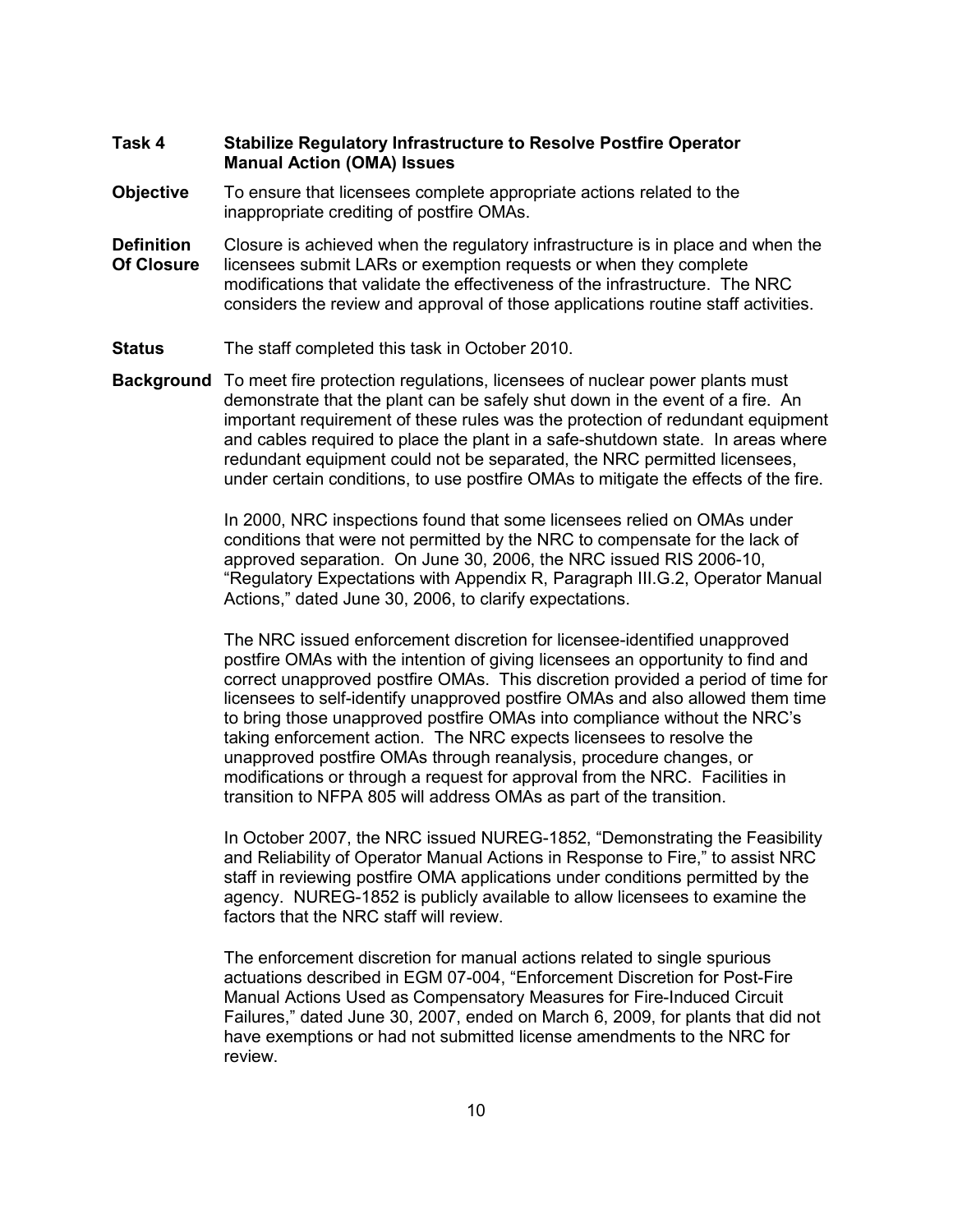The completion of Task 4 was reviewed as part of the inspections at Millstone Power Station and Vogtle Electric Generating Plant. The inspections concluded that the NRC had stabilized the regulatory framework in a manner that provided licensees with sufficient information to properly disposition the use of post-fire operator manual actions at their stations.

| <b>STEPS TO CLOSURE</b>                                                                                                                                                                             | <b>DUE CY QUARTER</b>         |
|-----------------------------------------------------------------------------------------------------------------------------------------------------------------------------------------------------|-------------------------------|
| <b>Establish Regulatory Foundation</b>                                                                                                                                                              |                               |
| The Commission issues SRM-SECY-04-0233,<br>"Proposed Rulemaking-Post-Fire Operator Manual<br>Actions," dated December 23, 2004.                                                                     | Complete: December 2004       |
| The staff issues "Fire Protection Program—Post-Fire<br>Operator Manual Actions," Federal Register (FR)<br>notice (71 FR 11169; March 1, 2005); the proposed<br>rule is withdrawn.                   | Complete: March 2005          |
| <b>Structure for Enforcement</b>                                                                                                                                                                    |                               |
| The staff issues enforcement discretion for OMAs as<br>part of EGM 07-004 for OMAs; enforcement discretion<br>ends March 2009.                                                                      | Complete: June 2007           |
| <b>Develop Implementation Guidance</b>                                                                                                                                                              |                               |
| The staff publishes RIS 2006-10.                                                                                                                                                                    | Complete: June 2006           |
| The staff publishes NUREG-1852.                                                                                                                                                                     | Complete: October 2007        |
| <b>Validate Implementation</b>                                                                                                                                                                      |                               |
| Licensees complete corrective actions, LARs, or<br>requests for exemptions.                                                                                                                         | Complete: March 2009          |
| The staff develops a plan to validate the effectiveness<br>of the closure of OMA issues for utilities that are not<br>transitioning to NFPA 805 and that do not have an<br>active licensing action. | Complete: December 2009       |
| The staff validates the effectiveness of the<br>infrastructure by completing a review of one licensee's<br>resolution of the issue.                                                                 | <b>Complete: October 2010</b> |
| <b>Final Closure</b>                                                                                                                                                                                |                               |
| The infrastructure is stabilized and validated.                                                                                                                                                     | <b>Complete: October 2010</b> |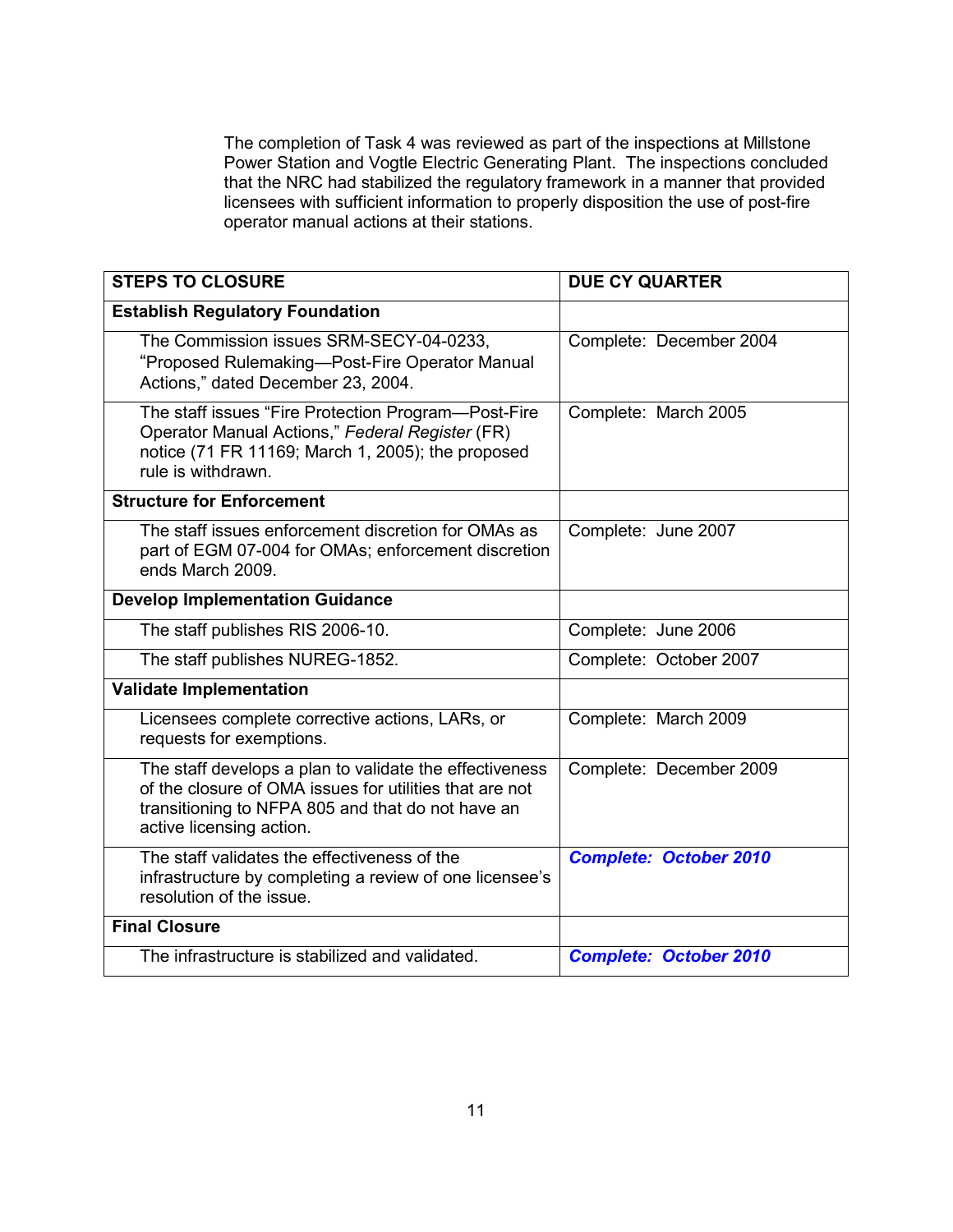#### **Task 5 Assess Regulatory Effectiveness**

- **Objective** To assess the effectiveness of the ongoing improvements to the fire protection regulatory framework.
- **Definition** Closure is achieved when a monitoring process is in place and when the baseline **Of Closure** is established. The NRC considers the ongoing implementation of the process a routine staff activity.
- **Status** The staff completed this task in the 4Q of CY 2009.
- **Background** On July 29, 2008, the Commission directed the staff in SRM M080717, "Briefing on Fire Protection Issues," to provide it with a plan to assess the effectiveness of the ongoing improvements to the fire protection regulatory framework, using recent plant data to establish a baseline. Such a baseline could be, for example, the number and general types of all open fire protection deficiencies that were compensated and the manner of compensation used in 2007.

U.S. Government Accountability Office (GAO) 08-747, "Nuclear Safety: NRC's Oversight of Fire Protection at U.S. Commercial Nuclear Reactor Units Could Be Strengthened," issued June 2008, includes a recommendation to "develop a central database for tracking the status of exemptions, compensatory measures, and manual actions in place nationwide and at individual commercial nuclear units."

The NRC Chairman responded to GAO 08-747 in a letter to Congress dated September 11, 2008. The letter committed to "implement a Fire Protection Closure Plan to resolve the issues contributing to the long-term use of compensatory measures. The Commission has directed the staff to include meaningful metrics to gauge progress in implementation of the Closure Plan." This action will resolve the issues of long-term compensatory measures and unapproved manual actions that have associated compensatory measures.

| <b>STEPS TO CLOSURE</b>                                                                        | <b>DUE CY QUARTER</b>   |
|------------------------------------------------------------------------------------------------|-------------------------|
| <b>Commission Commitments</b>                                                                  |                         |
| The staff determines the metric for<br>measuring the effectiveness of ongoing<br>improvements. | Complete: December 2008 |
| The staff develops a metric monitoring<br>methodology.                                         | Complete: March 2009    |
| <b>Final Closure</b>                                                                           |                         |
| The staff collects information and<br>establishes monitoring.                                  | Complete: November 2009 |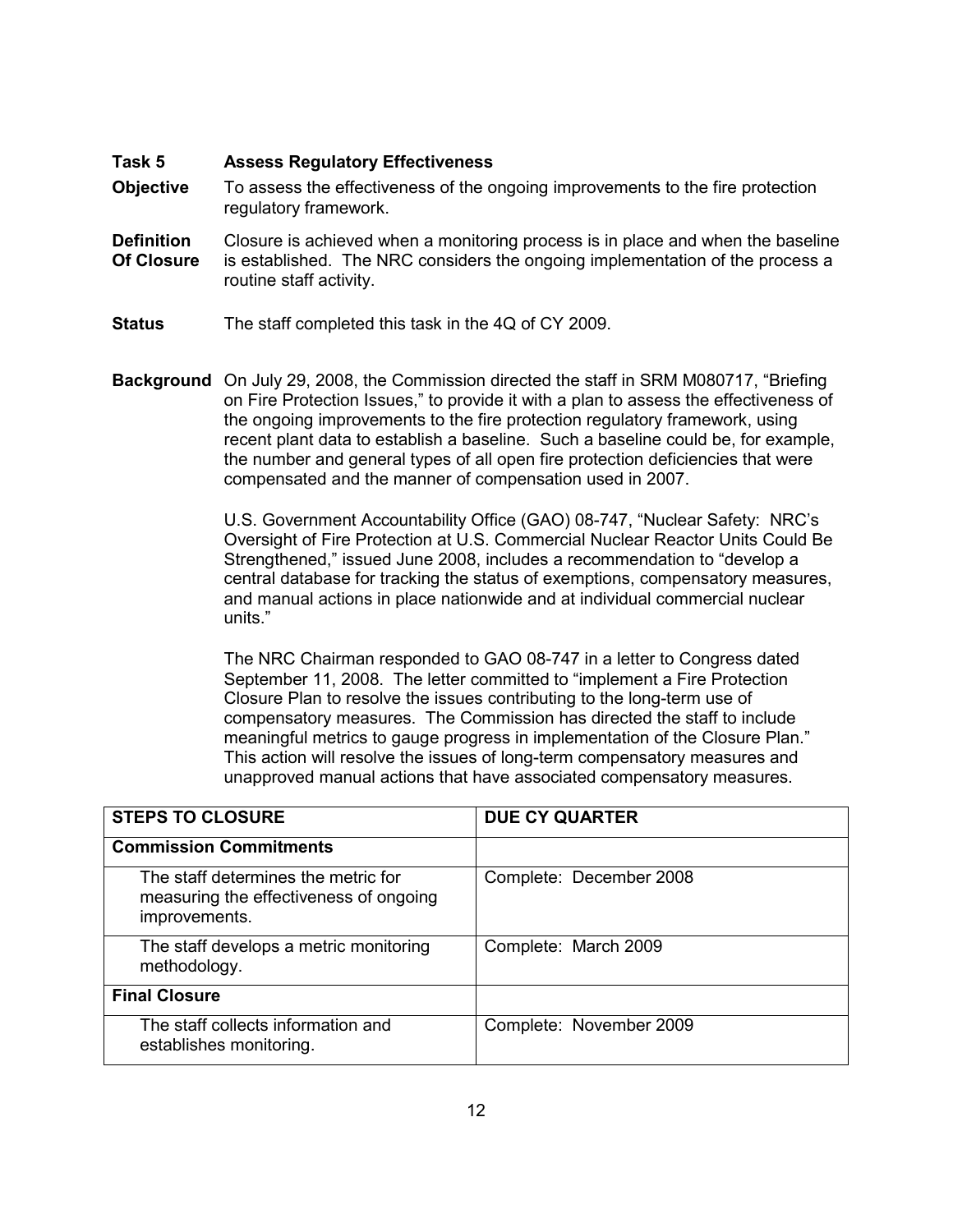### **Task 6 Develop Training on Historical Lessons Learned from Fire Protection**

- **Objective** To train appropriate staff on the important historical lessons learned from the fire protection issue resolution activities since the establishment of Appendix R to 10 CFR Part 50.
- **Definition** Closure is achieved when a lessons learned review is completed, when lessons **Of Closure** are incorporated into a knowledge management or training program, and when the adequacy of that program is validated using a pilot application. The NRC considers ongoing staff awareness and training part of routine staff activities.
- **Status** The staff plans to complete this task in the first quarter of CY 2011.
- **Background** On July 29, 2008, the Commission directed the staff in SRM M080717 to provide it with a closure plan that includes training for appropriate staff on the important historical lessons learned from the fire protection issue resolution activities since the establishment of Appendix R to 10 CFR Part 50.

| <b>STEPS TO CLOSURE</b>                                                  | <b>DUE CY QUARTER</b> |
|--------------------------------------------------------------------------|-----------------------|
| <b>Perform Lessons Learned Evaluation</b>                                |                       |
| The staff compiles the history.                                          | Complete: March 2009  |
| The staff develops lessons learned.                                      | 2010 4Q               |
| Develop Knowledge Management/Training Tool                               |                       |
| The staff develops training on lessons learned.                          | 2010 4Q               |
| The staff conducts pilot training on fire protection<br>lessons learned. | 2011 1Q               |
| <b>Final Closure</b>                                                     |                       |
| The staff incorporates lessons learned from pilot<br>training.           | 2011 1Q               |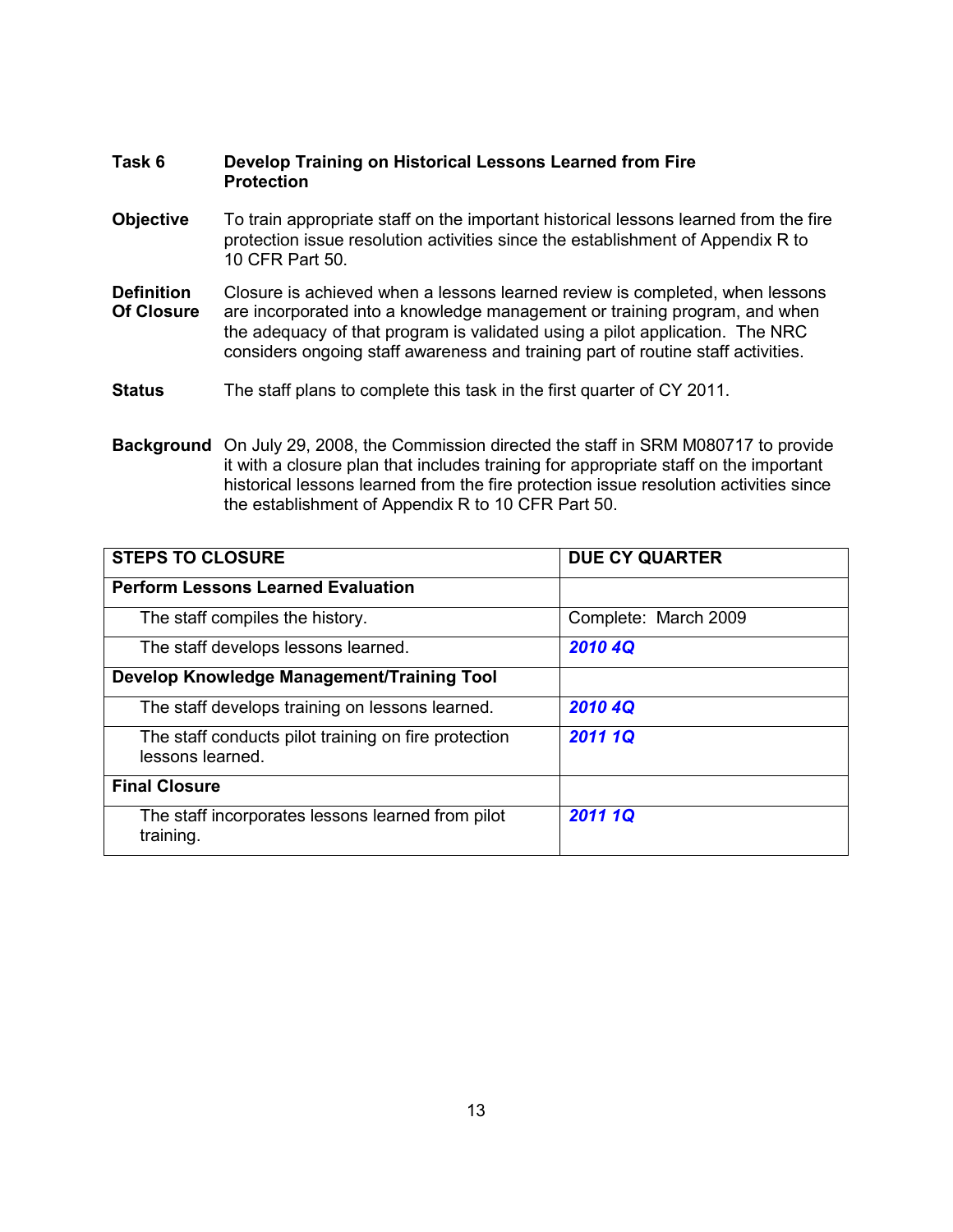### **Task 7 Develop an Exemption Database**

- **Objective** To develop a centralized database of fire protection exemptions for operating nuclear reactors.
- **Definition** Closure is achieved when the exemption database is established and when **Of Closure** procedures and plans are in place for the periodic updating of that database. The NRC considers periodic updates to the database a routine staff activity.
- **Status** The staff completed this task in the 2Q of CY 2010.
- **Background** GAO 08-747 included a recommendation to "develop a central database for tracking the status of exemptions."

The NRC Chairman responded to GAO 08-747 in a letter to Congress dated September 11, 2008, which contained a commitment to "develop a centralized database of fire protection exemptions for operating nuclear reactors."

| <b>STEPS TO CLOSURE</b>                                | <b>DUE CY QUARTER</b>   |
|--------------------------------------------------------|-------------------------|
| <b>Commission Commitments</b>                          |                         |
| The staff collects data on fire protection exemptions. | Complete: June 2009     |
| The staff completes the development of the database.   | Complete: December 2009 |
| <b>Final Closure</b>                                   |                         |
| The staff establishes procedures for updates.          | Complete: April 2010    |